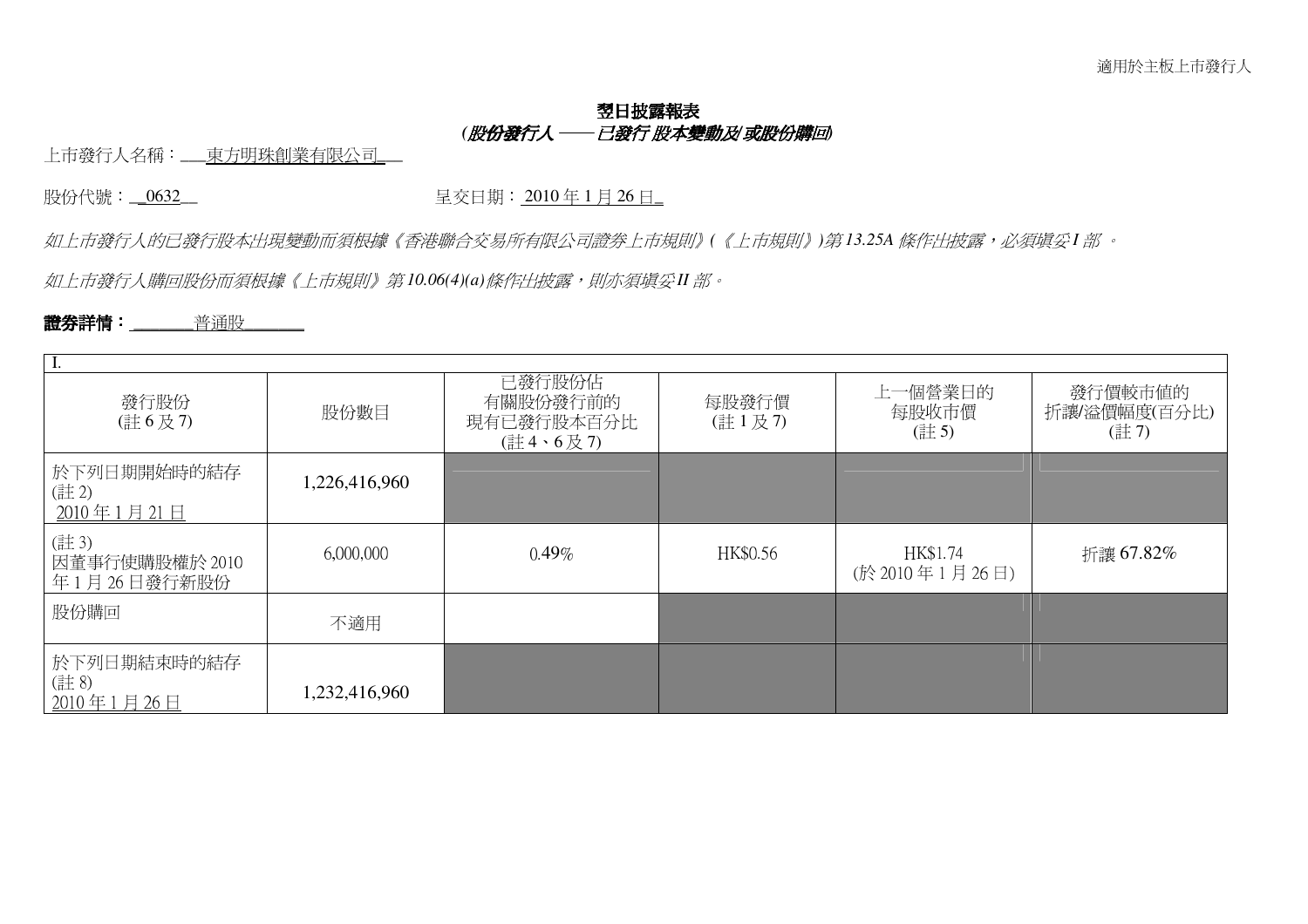#### 1部註釋:

- 若股份曾以紹渦一個每股發行價發行,須提供每股加權平均發行價。  $\mathcal{I}$ .
- 請塡上根據《上市規則》第13.25A 條刊發的上一份「翌日披露報表」或根據《上市規則》第13.25B 條刊發的上一份「月報表」(以較後者爲進)的期終結存日期。 2.
- 請列出所有須根據《上市規則》第 13.25A 條披露的已發行股本變動,連同有關的發行日期。每個類別須獨立披露,並提供充足資料,以便使用者可在上市發行人的「月  $\mathfrak{Z}$ . 報表,內識別有關類別。例如:因多次根據同一股份期權計劃行使股份期權或多次根據同一可換股票據進行換股而多次發行的股份,必須綜合計算,在同一個類別下披 露。然而,若因根據兩項股份期權計劃行使股份期權或根據兩項可換股票據進行換股而進行的發行,則必須分開兩個類別披露。
- 在計算上市發行人已發行股本變動的百分比時,將參照以上市發行人在發生其最早一宗相關事件前的已發行股本總額 (就此目的而言不包括已購回或贖回但尙未註銷的任 4. 何股份);該最早一宗相關事件是之前並未有在「月報表」或「翌日披露報表」內披露的。
- 如上市發行人的股份暫停買賣,則「上一個營業日的每股收市價」應理解爲「股份作最後買賣的營業日當天的每股收市價」。  $5<sub>1</sub>$
- 如購回股份: 6
	- 「發行股份」應理解爲「購回股份」;及
	- 「已發行股份佔有關股份發行前的現有已發行股本百分比」應理解爲「已購回股份佔有關股份購回前的現有已發行股本百分比」。
- 如贖回股份:  $7<sub>1</sub>$ 
	- 「發行股份」應理解爲「贖同股份」;及
	- 「已發行股份佔有關股份發行前的現有已發行股本百分比」應理解爲「已贖回股份佔有關股份贖回前的現有已發行股本百分比」。  $\blacksquare$
	- 「每股發行價」應理解爲「每股贖回價」。
- 期終結存日期爲最後一宗披露的相關事件的日期。 8.